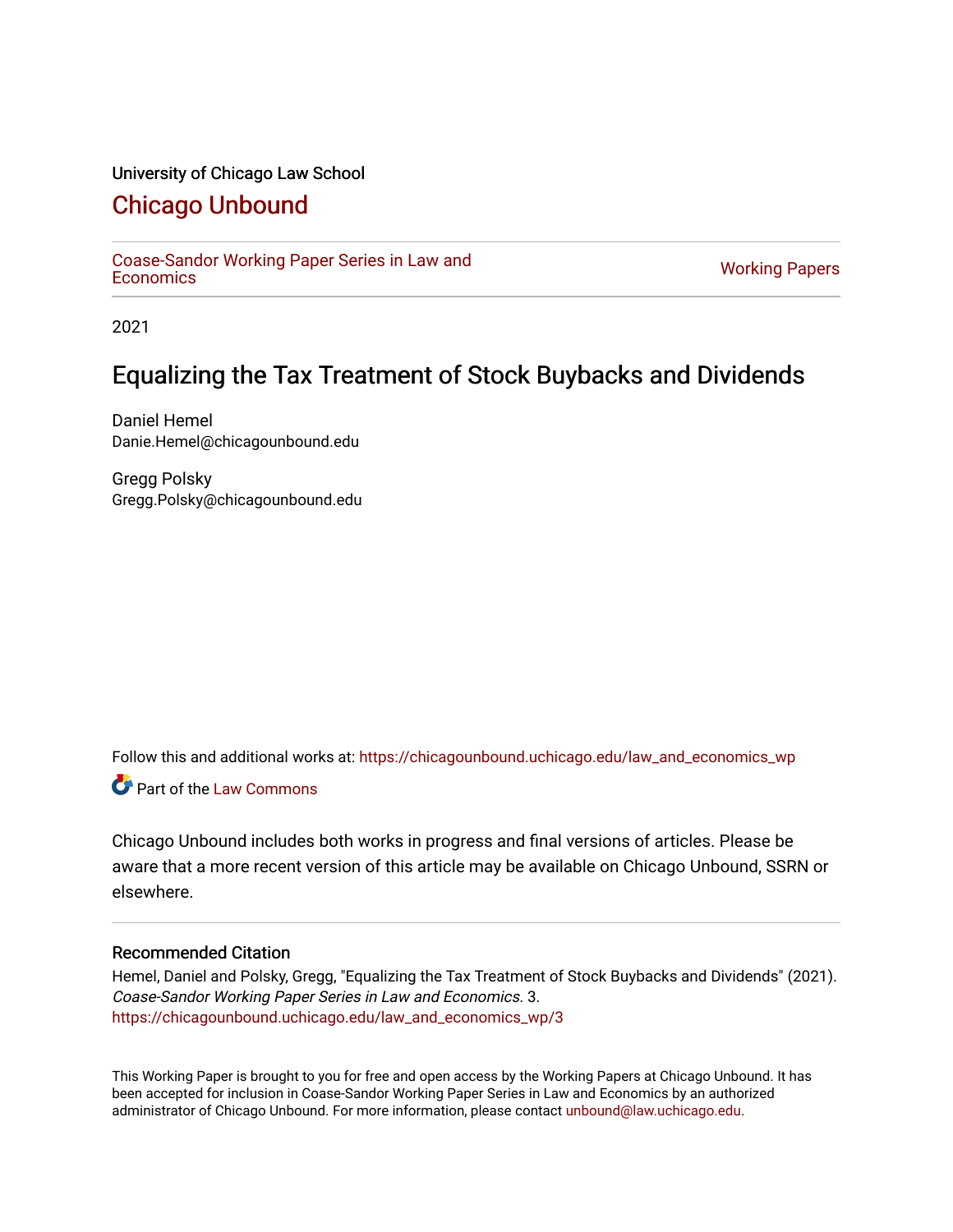

# **UNIVERSITY OF GEORGIA SCHOOL OF LAW**

RESEARCH PAPER SERIES

Paper No. 2021-17 2021

## **EQUALIZING THE TAX TREATMENT OF STOCK BUYBACKS AND DIVIDENDS**

**DANIEL J. HEMEL** Professor of Law and Ronald H. Coase Research Scholar University of Chicago Law School [dhemel@uchicago.edu](mailto:dhemel@uchicago.edu)

**GREGG D. POLSKY** Francis Shackelford Distinguished Professor in Taxation Law University of Georgia School of Law [gregg.polsky@uga.edu](mailto:gregg.polsky@uga.edu)

Electronic copy available at: https://ssrn.com/abstract=3827117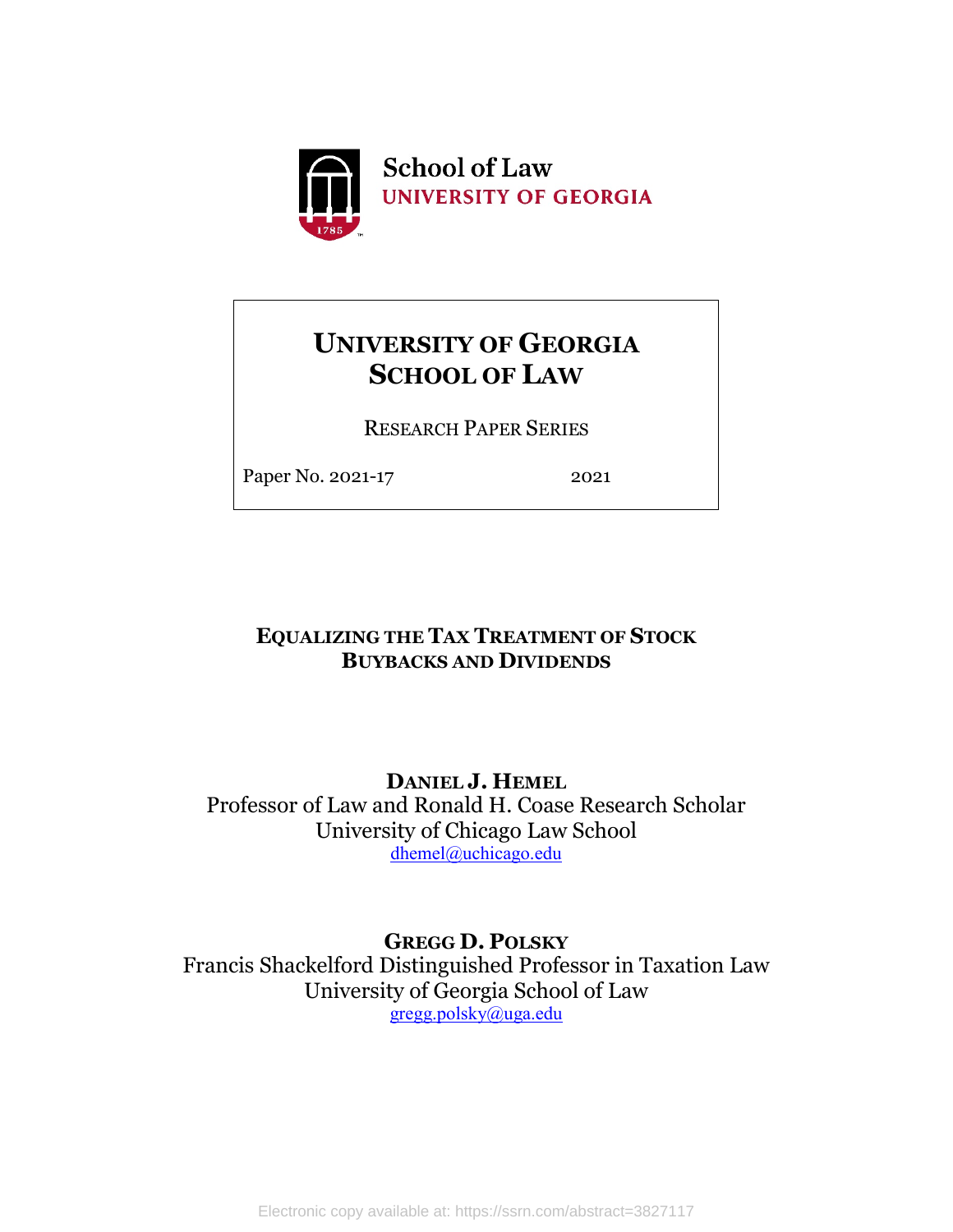This paper can be downloaded without charge from the Social Science Research Network electronic library at <https://ssrn.com/abstract=3982558>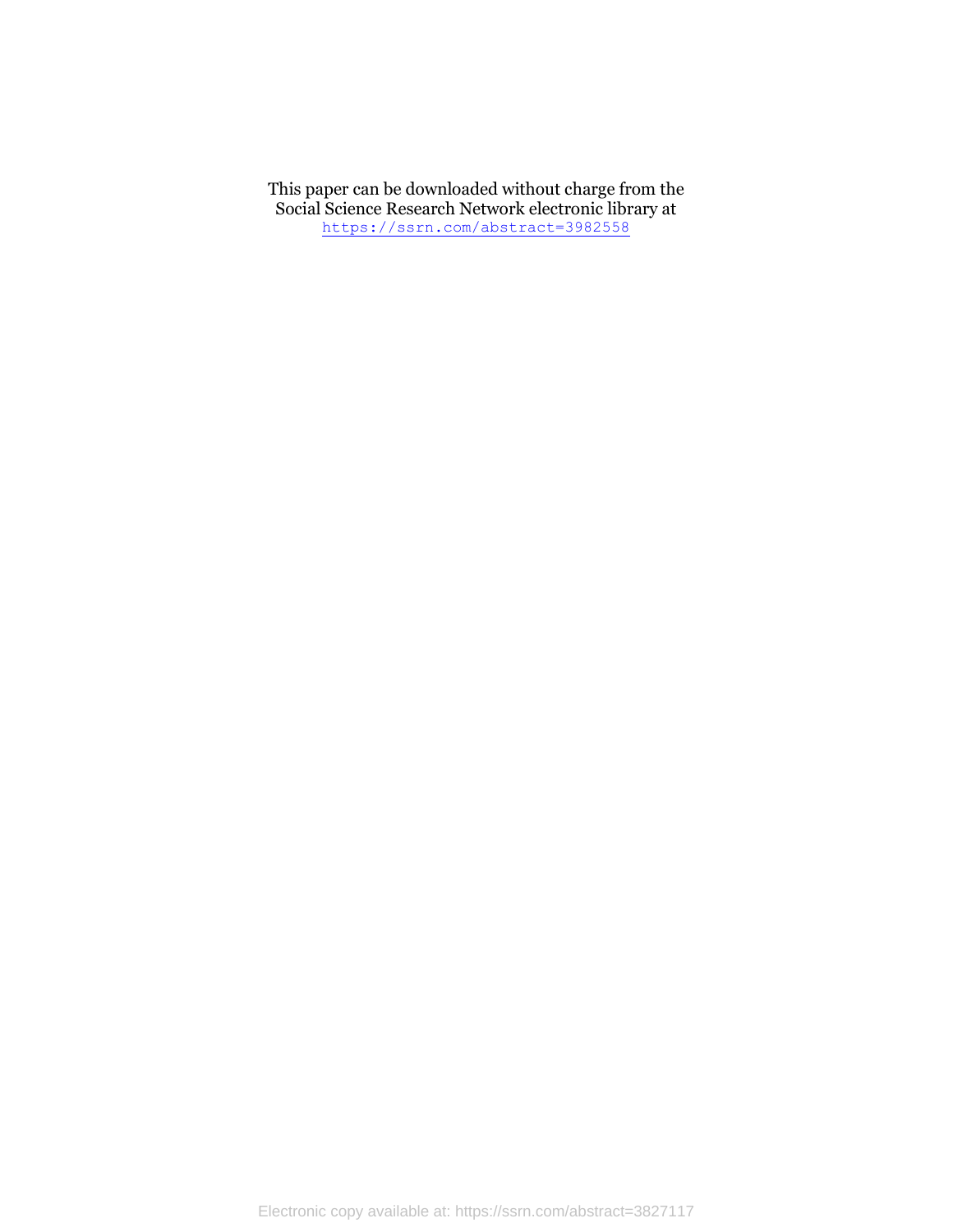### **Equalizing the Tax Treatment of Stock Buybacks and Dividends**

Daniel J. Hemel\* & Gregg D. Polsky\*\* April 15, 2021  $-$  DRAFT  $-$ 

**Summary:** This policy brief highlights flaws in the current federal tax treatment of stock buybacks and proposes to address those flaws by equalizing the tax treatment of buybacks and dividends. (We explore the proposal in greater detail in Hemel & Polsky, *Taxing Buybacks*, 38 Yale J. on Reg. 246 (2021), https://ssrn.com/abstract=3764112.) Stock buybacks allow foreign shareholders to avoid U.S. withholding tax on corporate cash distributions. Stock buybacks also allow U.S. taxable investors to reduce or eliminate shareholder-level tax on corporate cash distributions through a combination of deferral, loss harvesting, and stepped-up basis at death. Our proposal—based on an idea first suggested by Marvin Chirelstein a half century ago would plug these gaps in the tax base by treating stock buybacks as imputed dividends. We explain the mechanics of the proposal and the principal design choices facing policymakers. We also estimate—conservatively—that the proposal would raise more than \$500 billion over the 10-year budget window.

**The Problem:** In recent years, share buybacks have supplanted dividends as the preferred means through which large U.S. corporations distribute cash to shareholders.<sup>1</sup> This shift from dividends to buybacks creates four significant problems for the federal tax system:

- 1. Dividends paid to non-U.S. shareholders—who own approximately 40 percent of U.S. equities—are subject to U.S. tax, which is withheld at the source.<sup>2</sup> By contrast, non-U.S. shareholders generally pay no U.S. tax when they sell shares back to a U.S. corporation. Shareholders investing via offshore tax havens—who hold an estimated 9 percent of U.S. equities<sup>3</sup>—often pay no tax on corporate cash distributions in the United States or in their home countries when distributions take buyback form.
- 2. When corporations distribute cash to U.S. shareholders in the form of dividends, a tax rate of up to 23.8 percent on qualified dividends applies to the entire amount. When corporations distribute cash to U.S. shareholders in the form of buybacks, a tax rate of up to 23.8 percent on long-term capital gains applies to the repurchase amount *minus the*

<sup>\*</sup> Professor of Law and Ronald H. Coase Research Scholar, University of Chicago Law School, dhemel@uchicago.edu.

<sup>\*\*</sup> Francis Shackelford Distinguished Professor in Taxation Law, University of Georgia School of Law, gregg.polsky@uga.edu.

<sup>&</sup>lt;sup>1</sup> Sirio Aramonte, Mind the Buybacks, Beware of the Leverage, BIS Q. Rev. (Sept. 2020), https://www.bis.org/publ/qtrpdf/r\_qt2009d.htm.

<sup>&</sup>lt;sup>2</sup> Steve Rosenthal & Theo Burke, Who's Left to Tax? US Taxation of Corporations and Their Shareholders (Urban-Brookings Tax Policy Center, Working Paper, Oct. 27, 2020),

https://www.law.nyu.edu/sites/default/files/Who%E2%80%99s%20Left%20to%20Tax%3F%20US%20Taxatio n%20of%20Corporations%20and%20Their%20Shareholders-%20Rosenthal%20and%20Burke.pdf.

<sup>&</sup>lt;sup>3</sup> Gabriel Zucman, Taxing across Borders: Tracking Personal Wealth and Corporate Profits, 28 J. Econ. Perspectives 121, 137 (2014).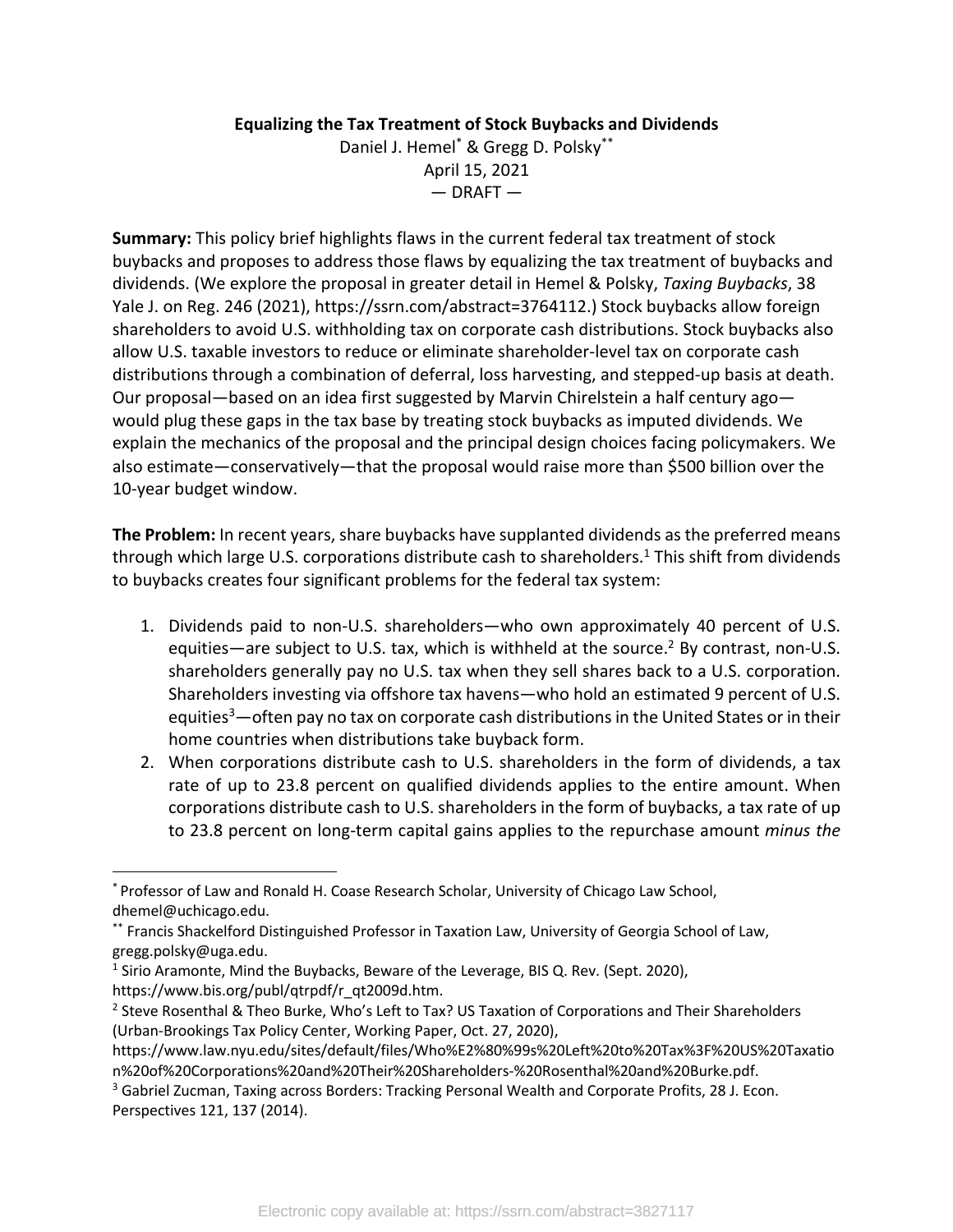*shareholder's basis*. Holders of dividend-paying stock still recover basis upon ultimate sale, but the accelerated-basis-recovery feature of buybacks gives rise to a tax timing advantage for U.S. shareholders and a corresponding loss to the federal government.

- 3. Dividends—even when eligible for the qualified-dividend rate—still constitute ordinary income that cannot be offset by capital losses beyond a \$3000 annual limit. Meanwhile, capital gains can be offset by capital losses without limit. U.S. shareholders can therefore engage in loss harvesting (i.e., selling stock and other securities with built-in losses) to generate capital losses that offset capital gains realized from buybacks. By contrast, the tax burden of dividends cannot be reduced significantly by loss harvesting.
- 4. U.S. shareholders of dividend-paying stock will pay taxes on corporate cash distributions even if they hold their shares until death. By contrast, if a corporation makes all of its cash distributions via buybacks, U.S. shareholders can hold their stock until death and avoid all taxes on gains via stepped-up basis. The combination of deferral, loss harvesting, and stepped-up basis allows taxpayers to achieve very low or even negative lifetime tax rates on stock market gains provided they invest in corporations that return cash to shareholders via buybacks rather than dividends.

Five of the seven largest U.S. corporations by market capitalization (Amazon, Alphabet, Facebook, Tesla, and Berkshire Hathaway) do not pay any dividend. All of their cash distributions take the form of buybacks. As a result, non-U.S. investors in these corporations—as well as U.S. shareholders who hold their stock until death (or who engage in loss-harvesting)—can avoid U.S. taxation of shareholder-level gains entirely. The founders of those companies also will escape virtually any income taxation on their multibillion-dollar fortunes as long as they hold their shares until death.

**The Proposal:** The differential tax treatment of buybacks and dividends has been acknowledged in the tax law literature for decades. In 1969, Yale law professor Marvin Chirelstein proposed a method to equalize the tax treatment of buybacks and dividends.<sup>4</sup> Under the Chirelstein method, when a corporation repurchases its own shares, the amount of repurchase proceeds would be treated as an imputed dividend to all shareholders regardless of whether they participated in the buyback. Each shareholder would recognize dividend income in proportion to her ownership interest in the corporation (as measured immediately prior to the buyback). The shareholder's basis in corporation's stock would then be adjusted upward by the amount of the imputed dividend. Brokers would be responsible for tracking basis adjustments, as already is the case for basis adjustments that occur as a result of stock splits and tax-free reorganizations.

To illustrate, imagine that a corporation has 1 billion shares of stock outstanding, with each share representing a 1/1 billionth ownership interest. The corporation buys back \$2 billion of its own shares. Each shareholder would recognize dividend income of \$2 per share, and each shareholder's basis would be adjusted upwards by \$2. Imputed dividends would be eligible for

<sup>4</sup> Marvin A. Chirelstein, Optional Redemptions and Optional Dividends: Taxing the Repurchase of Common Shares, 78 Yale L.J. 739 (1969).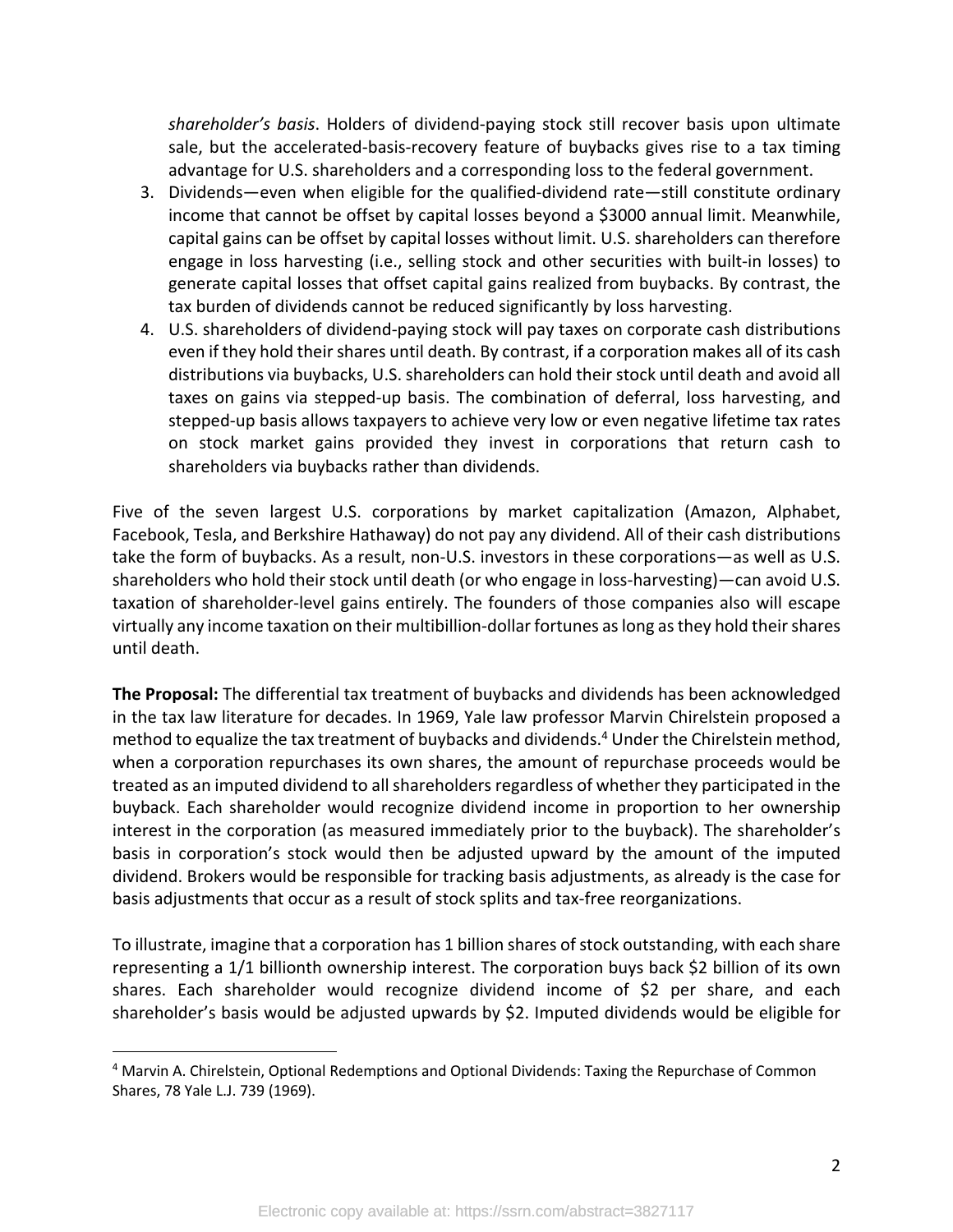qualified dividend treatment under section 1(h)(11) provided that the other requirements of that provision are satisfied. The redeeming shareholders would then be treated as selling their stock (with its increased basis) for the amount of redemption proceeds they receive.

The change would have important implications for federal taxation of non-U.S. investors in U.S. corporations. The tax on dividends paid to nonresidents (section 871) and foreign corporations (section 881) would apply to imputed dividends arising from buybacks.<sup>5</sup> U.S. corporations would be obligated to withhold tax on imputed dividends under section 1441 and section 1442. To ensure that corporations can continue to meet their withholding obligations, corporations that repurchase shares would be required to pay a cash dividend sufficient to satisfy the corporation's withholding liability. The current top tax rate on dividends for withholding purposes is 30 percent (though shareholders in countries that have signed tax treaties with the United States are typically eligible for a lower rate). Corporations that repurchase shares thus would be required to pay at least 30 cents in cash dividends for every \$1 in cash plus imputed dividends (i.e., 30 cents in cash dividends for every 70 cents in buybacks).

For example, if a U.S. corporation with 1 billion shares outstanding wanted to make a \$2 billion cash distribution to shareholders, the corporation would have to pay (at minimum) \$600 million of that \$2 billion in the form of cash dividends. The transaction would give rise to imputed dividend income of \$1.40 per share along with a cash dividend of \$0.60 per share (assuming the corporation paid the minimum cash dividend). For non-U.S. shareholders subject to the top 30 percent withholding rate, the corporation would withhold the entire cash dividend. For U.S. shareholders subject to the top federal tax rate of 23.8 percent on qualified dividends, the federal tax would be \$0.476 per share, which could be fully paid out of the cash dividend component (with cash to spare).

In practice, the proposal would likely cause more corporate cash distributions to take the form of dividends, because the tax advantage of buybacks—which is a major incentive for corporations to choose that form—would disappear. That said, the proposal would not lead to significant additional compliance costs even if corporations continue to choose buybacks. Broker basis tracking would alleviate the recordkeeping burden for shareholders, and the requirement that corporations pay cash dividends sufficient to meet withholding obligations would ensure that imputed-dividend recipients would have the liquidity to satisfy their tax liabilities.

**Treatment of Individuals Earning Less Than \$400,000.** There are at least four ways that the proposal could apply to individuals earning less than \$400,000, in light of President Biden's campaign promise not to raise tax rates on taxpayers below that threshold:

<sup>5</sup> Old and new versions of the U.S. Model Income Tax Convention allow the United States to tax dividends paid by U.S. corporations to treaty-jurisdiction residents. The definition of "dividends" under the convention includes "income that is subjected to the same taxation treatment as income from shares under the laws of the State of which the payor is a resident."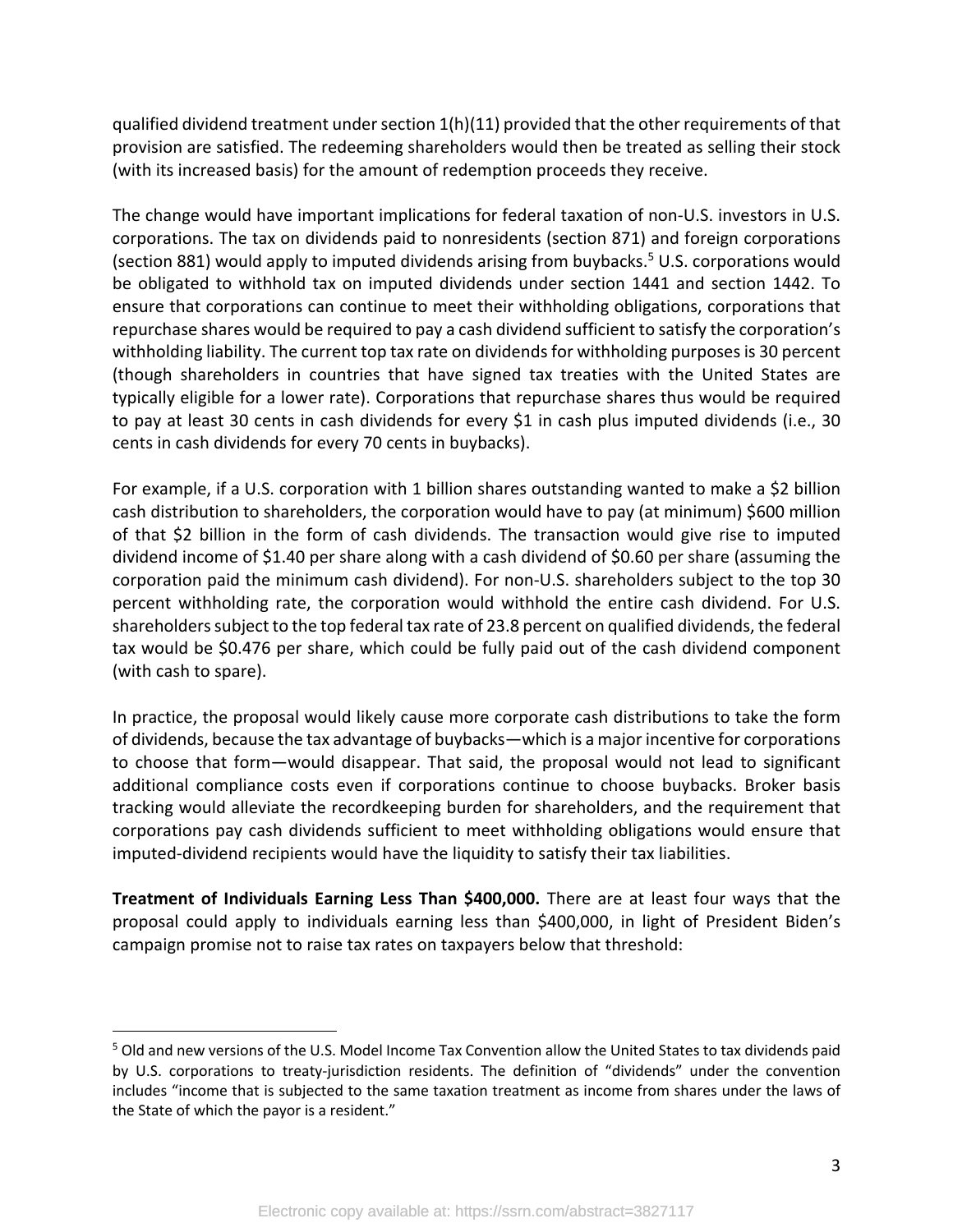- Since the proposal does not change the tax rate on qualified dividends but simply shifts the composition of corporate cash distributions, the proposal arguably does not count as a tax increase on individuals earning less than \$400,000. Applying the proposal to all shareholders would be the most straightforward approach administratively and would raise the most revenue. Note also that individuals earning less than \$400,000 would typically own all or the vast majority of their stock in qualified accounts (e.g., 401(k) plans, IRAs, health savings accounts, 529 plans, etc.); the proposal would have no effect whatsoever on stock held in these accounts.
- Another approach would be to allow the small minority of individuals earning less than \$400,000 who own stock in taxable accounts to elect out of the taxation of imputed dividends. Electing taxpayers then would not be eligible for the corresponding basis adjustments, and would either need to track basis themselves or inform their brokers of their election out.
- In lieu of an election-out option, the proposal could be applied to U.S. individuals earning less than \$400,000 but be coupled with a reduction in the tax rate on qualified dividends for those taxpayers. Because of the substantial amount of revenue raised by the application of the proposal to non-U.S. shareholders and to high-income U.S. taxpayers, the proposal still would be revenue-positive even if paired with a qualified dividend rate reduction for taxpayers with incomes under \$400,000.
- As an alternative to the rate-reduction option, the proposal could treat dividend income as long-term capital gains for individuals earning less than \$400,000. This would allow those individuals to offset any dividend income (whether actual or imputed through the Chirelstein recast) with capital losses.

**Revenue Estimate:** There are four channels through which the proposal would raise revenue:

- **Non-U.S. shareholders.** The largest component of the revenue gain would come from withholding on imputed dividends to non-U.S. shareholders, who currently pay no tax on corporate cash distributions in buyback form. (Some of these shareholders would be eligible for foreign tax credits in their home countries for amounts withheld in the United States.)
- **Ending the tax timing advantage of buybacks.** Under the proposal, U.S. shareholders would recognize an imputed dividend and corresponding basis adjustment when corporations buy back shares. For shareholders who ultimately sell their stock before a basis step-up, the proposal would not affect the total amount of taxable income in nominal terms, but it would accelerate tax payments (a result that would be reflected in present-value revenue estimates).
- **Reducing loss harvesting**. The proposal would negate the strategy of harvesting built-in losses to offset gains upon corporate cash distributions. The reduction in loss harvesting would accelerate tax payments (a revenue increase for the federal government in present value terms) and raise revenue in nominal terms if losses otherwise would go unused.
- **Interaction with stepped-up basis.** Absent a change to the existing stepped-up basis rules, the proposal would raise significant revenue from U.S. shareholders of non-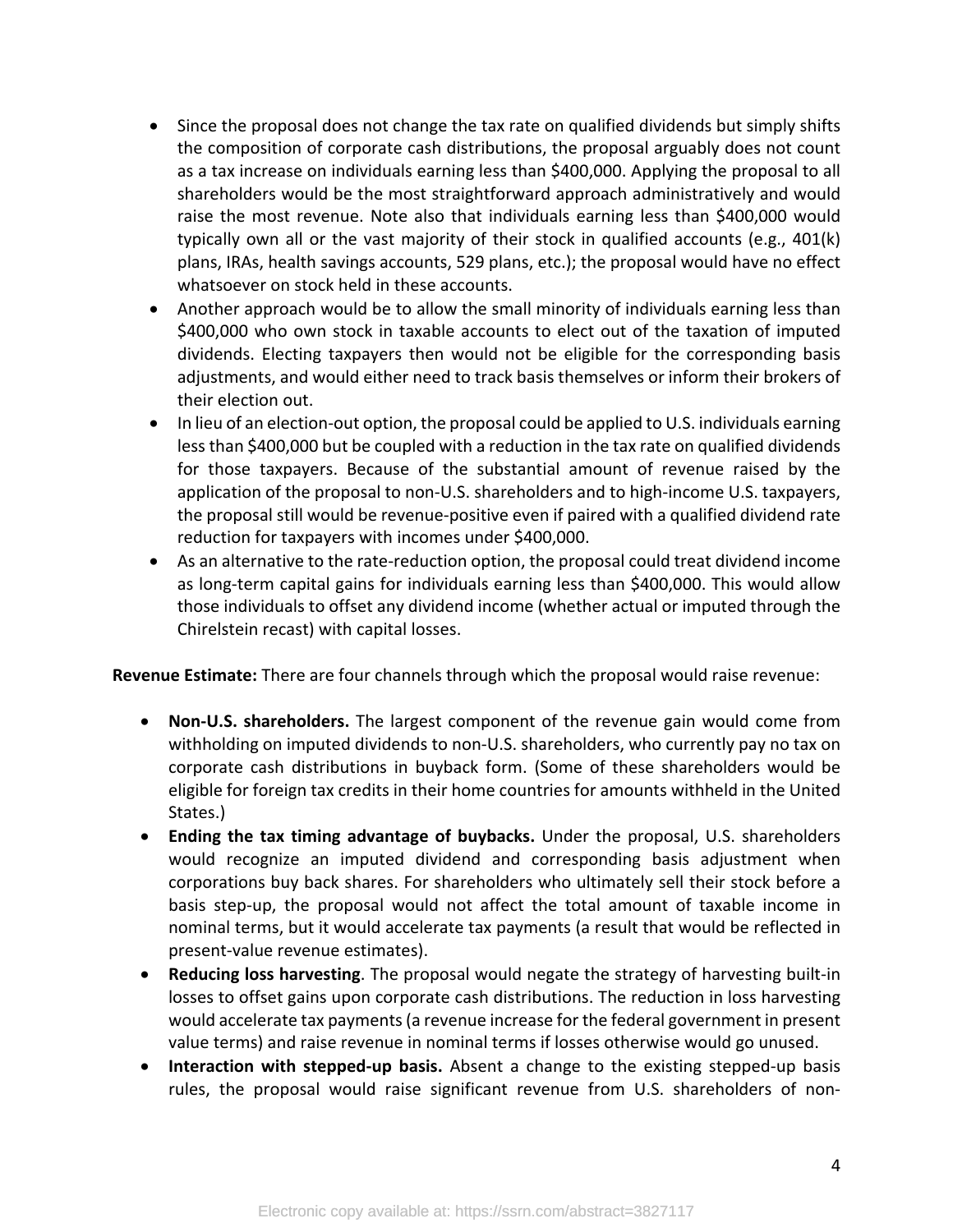dividend-paying stock who hold shares until death. This revenue gain would overlap with the gain from stepped-up basis reform, so a precise revenue estimate will depend upon the details of the stepped-up basis proposal pursued by the Biden-Harris administration and Congress.

The proposal would potentially generate at least three behavioral responses:

- **Shift to dividends.** Without the buyback tax advantage, U.S. corporations would make more of their cash distributions in dividend form. This change would not affect the revenue estimate, though, because buybacks and dividends are taxed the same under the proposal. Shareholders of dividend-paying firms who want to increase their percentage interest in the corporation can choose to participate in the issuer's dividend reinvestment programs (DRIPs) or use the dividends to buy shares on the market.
- **Changes in corporate distribution policy.** Under the "new view" of dividend taxation,6 a constant tax on dividends and other distributions does not—as a general matter—affect the decision to retain or distribute corporate earnings. Under that theory, a stable tax on cash dividends and imputed dividends would not increase earnings retention. If the proposal is implemented on a temporary basis, however, corporations may shift from buybacks to earnings retention, thus reducing the revenue estimate.
- **Changes in foreign ownership of U.S. equities.** Over time, the proposal may lead non-U.S. shareholders to shift from U.S. equities to fixed-income and non-U.S. equity investments. This shift would be gradual, though, and would be potentially mitigated by the ability of non-U.S. shareholders to claim foreign tax credits in their home countries for amounts withheld under the proposal.

To generate a revenue estimate, we make the following (conservative) assumptions

- On the foreign shareholder side, U.S.-source imputed dividends under the proposal will be subject to the same average effective withholding tax rate as U.S.-source cash dividends under current law (16.8 percent).<sup>7</sup>
- For U.S. resident individuals, the proposal will apply only to taxpayers with adjusted gross income above \$500,000. Those taxpayers will be subject to a 23.8 percent marginal rate (inclusive of the net investment income tax), and 50 percent of shareholder-level capital gains over the next decade will not be realized within the 10-year window under current law. (Note that the \$500,000 threshold is higher than the \$400,000 threshold that President Biden has set. The higher threshold contributes to the conservatism of our revenue estimate.)
- Buybacks—as well as corporate cash distributions that would have taken the form of buybacks under current law but shift to dividends because of the proposal—will equal 2

<sup>6</sup> See Mervyn King, Taxation and the Cost of Capital, 41 Rev. Econ. Stud. 21 (1974).

<sup>7</sup> Scott Luttrell, Internal Revenue Service Statistics of Income Division, Foreign Recipients of U.S. Income, Calendar Year 2017, Statistics of Income Bulletin 26 fig.C (Summer 2020), https://www.irs.gov/pub/irssoi/soi-a-init-id2004.pdf.